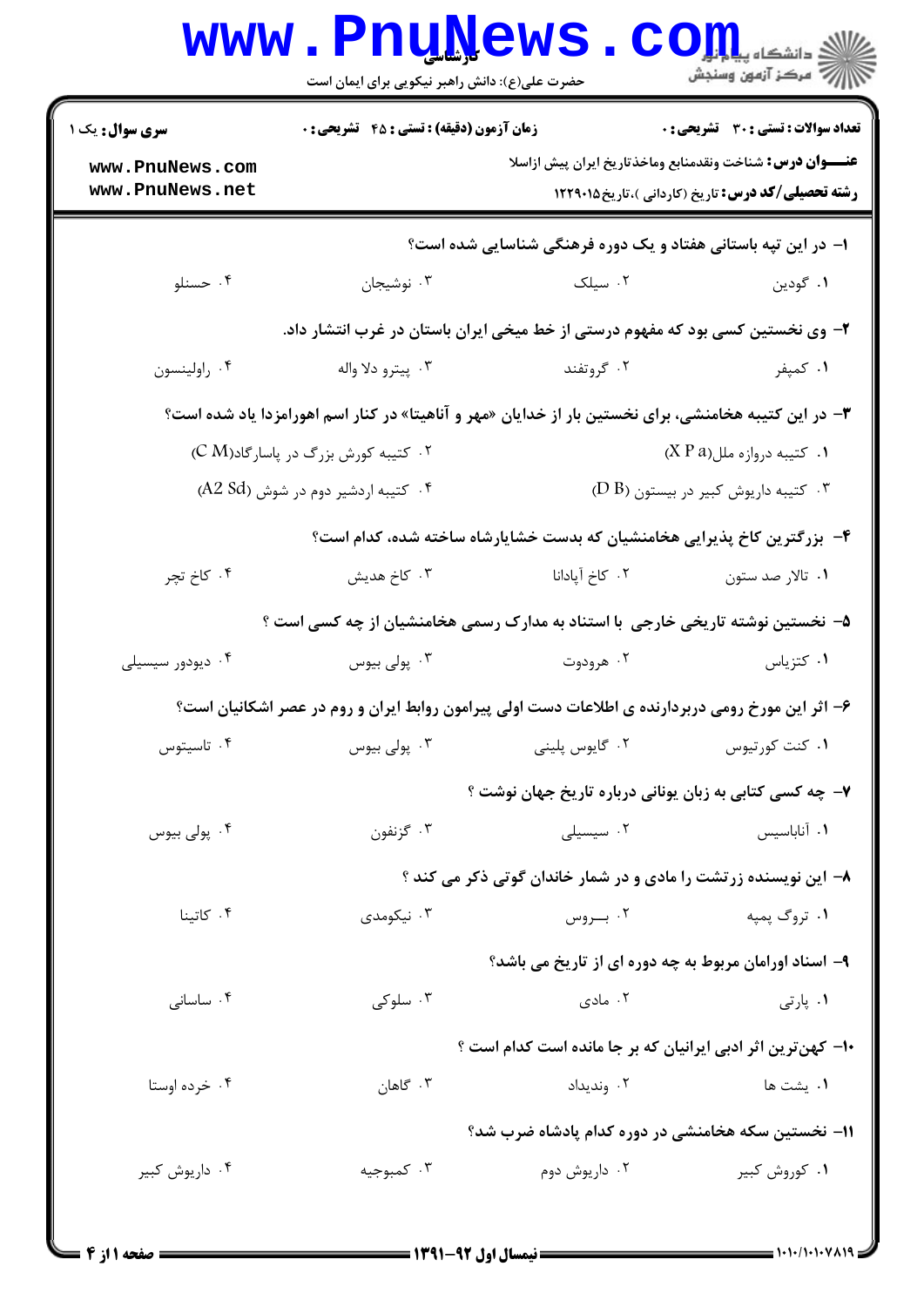| <b>سری سوال : ۱ یک</b>             | زمان آزمون (دقیقه) : تستی : ۴۵ قشریحی : 0 |                                                                                                           | <b>تعداد سوالات : تستي : 30 ٪ تشريحي : 0</b>                                                                                 |  |
|------------------------------------|-------------------------------------------|-----------------------------------------------------------------------------------------------------------|------------------------------------------------------------------------------------------------------------------------------|--|
| www.PnuNews.com<br>www.PnuNews.net |                                           |                                                                                                           | <b>عنـــوان درس:</b> شناخت ونقدمنابع وماخذتاريخ ايران پيش ازاسلا<br><b>رشته تحصیلی/کد درس:</b> تاریخ (کاردانی )،تاریخ۱۲۲۹۰۱۵ |  |
|                                    |                                           | ۱۲– در سکه های کدام شاهنشاه هخامنشی خنجر جایگزین شمشیر می شود ؟                                           |                                                                                                                              |  |
| ۰۴ اردشیر اول                      | ۰۳ داریوش سوم                             | ۰۲ خشایارشا                                                                                               | ٠١ داريوش اول                                                                                                                |  |
|                                    |                                           | ۱۳- در زمان کدام شاهنشاه اشکانی نوشته های روی سکه ها به خط پهلوی اشکانی درآمد ؟                           |                                                                                                                              |  |
| ۰۴ فرهاد چهارم                     | ۰۳ مهرداد دوم                             | ٠٢ بلاش اول                                                                                               | ٠١ مهرداد اول                                                                                                                |  |
|                                    |                                           | ۱۴– متن این کتیبه جزو یکی از منابع اصلی برای بررسی طبقات اجتماعی و سیاسی در دوره ساسانیان به شمار می آید؟ |                                                                                                                              |  |
| ۰۲ کتیبه شاپور در کعبه زردتشت      |                                           |                                                                                                           | ٠١. كتيبه شاپور اول در حاجي آباد                                                                                             |  |
| ۰۴ کتیبه کریتر در نقش رجب          |                                           |                                                                                                           | ۰۳ کتیبه شاپور اول در نقش رجب                                                                                                |  |
|                                    |                                           |                                                                                                           | ۰۱۵ کتیبه روی چوب صندل در کجا یافت شده است؟                                                                                  |  |
| ۰۴ حاجی أباد                       | ۰۳ بیشابور                                | ۰۲ ژاپن                                                                                                   | ۰۱ چين                                                                                                                       |  |
|                                    |                                           |                                                                                                           | ۱۶– مهمترین بنای مجموعه بیشابور کدام است ؟                                                                                   |  |
| ۰۴ دیوان خانه                      | ۰۳ معبد آناهیتا                           | ۰۲ بنای یادبود شاپور                                                                                      | ۰۱ کاخ اختصاصی شاپور                                                                                                         |  |
|                                    |                                           | ۱۷– از کدام اثر زیر به عنوان «دانشنامه مزدیسنا » یاد کرده اند ؟                                           |                                                                                                                              |  |
| ۰۴ دينکــــرد                      | ۰۳ وجَر کَرد دینی                         | ۰۲ نامه های منوچهر                                                                                        | ۰۱ گزیده های زادسٌپَرَم                                                                                                      |  |
|                                    |                                           | ۱۸- شکند گمانیک و زار که رساله ای در دفاع از دوگانه پرستی زرتشتی است، اثر کیست؟                           |                                                                                                                              |  |
| ۰۴ آذرباد مهر سپندان               | ۰۳ گُسُنُ جم                              | ۰۲ أباليش                                                                                                 | ۰۱ مردان فرخ                                                                                                                 |  |
|                                    |                                           | ۱۹- کتاب«گجستک ابالیش » در کدام دسته از متون زیر قرار می گیرد ؟                                           |                                                                                                                              |  |
| ۰۴ متون کشف و شهود                 | ۰۳ متون فلسفی و کلامی                     | ۰۲ ترجمه ها وتفسيرها                                                                                      | ۰۱ متون ادبیات پهلوی                                                                                                         |  |
|                                    |                                           | <b>۰۲-</b> ترجمه عربی «کارنامه انوشیروان » را چه کسی نقل کرده است ؟                                       |                                                                                                                              |  |
| ۰۴ ابن مسکویه                      | ۰۳ عامری                                  | ۰۲ يعقوبي                                                                                                 | ۰۱ ابن مقفع                                                                                                                  |  |
|                                    |                                           |                                                                                                           | <b>٢١- كهن ترين تعزيه نامه و نمايشنامه ايراني كدام است</b> ؟                                                                 |  |
| ۰۴ عهد اردشير                      | ۰۳ يادگار زريران                          | ۰۲ کارنامه اردشیر پاپکان                                                                                  | ۰۱ خدای نامه                                                                                                                 |  |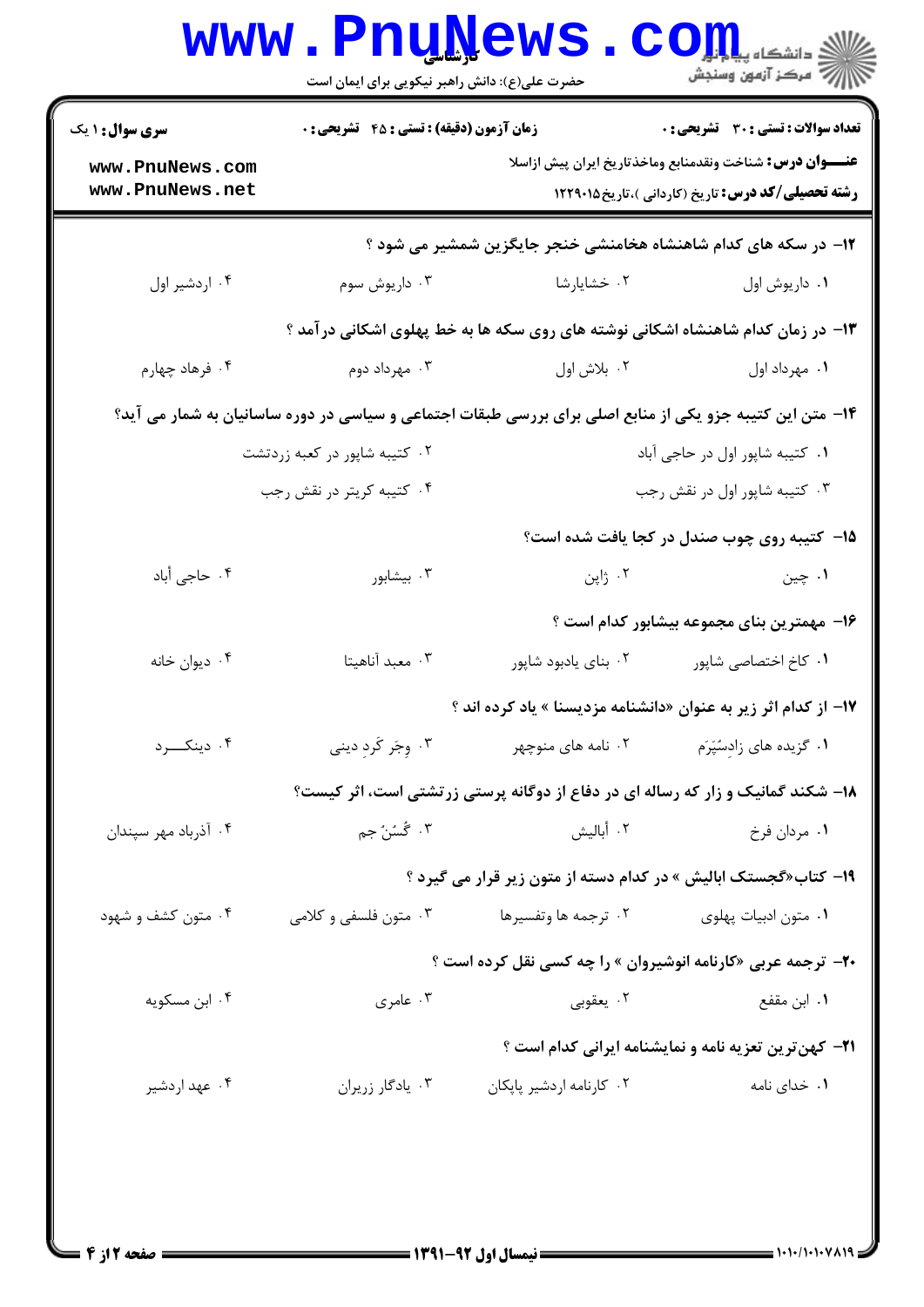| <b>سری سوال : ۱ یک</b>             | زمان آزمون (دقیقه) : تستی : 45 آتشریحی : 0                                                                     |               | <b>تعداد سوالات : تستی : 30 ٪ تشریحی : 0</b>                                                                                 |
|------------------------------------|----------------------------------------------------------------------------------------------------------------|---------------|------------------------------------------------------------------------------------------------------------------------------|
| www.PnuNews.com<br>www.PnuNews.net |                                                                                                                |               | <b>عنـــوان درس:</b> شناخت ونقدمنابع وماخذتاريخ ايران پيش ازاسلا<br><b>رشته تحصیلی/کد درس:</b> تاریخ (کاردانی )،تاریخ۱۲۲۹۰۱۵ |
|                                    |                                                                                                                |               |                                                                                                                              |
|                                    |                                                                                                                |               | ٢٢- اهميّت خداي نامه ها بدان جهت است كه نويسندگان آن                                                                         |
|                                    | ۰۱ به اسناد و دفاتر رسمی ساسانی، منابع سُریانی پیرامون اسکندر و صورت مفصل کتیبه های ساسانی دسترسی داشته اند.   |               |                                                                                                                              |
|                                    | ۲ . افراد وابسته به نظام سیاسی ساسانی نبوده و از الگوهای مملکتداری اسکندر و رومی ها در آثار خود بهره جسته اند. |               |                                                                                                                              |
|                                    | ۰۳ بر زبان عربی تسلط داشته و روایت های ایام عرب را در خدای نامه ها وارد کرده اند.                              |               |                                                                                                                              |
|                                    |                                                                                                                |               | ۰۴ به دنبال نگارش تاریخ رسمی ساسانیان به زبان پهلوی بودند.                                                                   |
|                                    | <b>۲۳</b> - کدام گزینه از تفاوتهای روایت « امید اشوهیشتان » با دیگر روایتهای فقهی زرتشتی نیست <u>؟</u>         |               |                                                                                                                              |
|                                    | ۰۲ مجهول بودن نویسنده ی آن.                                                                                    |               | ۰۱ کوتاه بودن روایت ها و نپرداختن به جزئیات.                                                                                 |
|                                    | ۰۴ محوریّت مسائل فقهی و اصول دینی.                                                                             |               | ۰۳ سادگی سبک نگارش.                                                                                                          |
|                                    |                                                                                                                |               | <b>۳۴</b> - کدام گزینه در مورد متون مانوی <mark>نادرست ا</mark> ست؟                                                          |
|                                    |                                                                                                                |               | ۰۱ بخش عمده ی آنها به زبان مادری مانی نگاشته شده اند.                                                                        |
|                                    | ۲ . بشتر متون مانوی توسط پیروانش نگارش شده و در اصالت آنها تردید وجود دارد.                                    |               |                                                                                                                              |
|                                    |                                                                                                                |               | ۰۳ حوزه و گستره ی جغرافیایی نشر متون مانوی، آسیاست.                                                                          |
|                                    | ۰۴ گنجینه زندگان، شاپورگان و ارژنگ از مهم ترین متون مانوی به شمار می آیند.                                     |               |                                                                                                                              |
|                                    | ۲۵– این مورخ خارجی، تاریخ تطبیقی ارمنستان را در مقایسه با تاریخ ایران باستان نگاشت؟                            |               |                                                                                                                              |
| ۰۴ موسی خورنی                      | ۰۳ سېئوس                                                                                                       | ۰۲ پروکوپیوس  | ۰۱ آمین مارسلین                                                                                                              |
|                                    | ۲۶– مورخان مسلمان، سقوط ساسانیان و ورود اعراب به سرزمین ایران را تحت عنوان  مورد بررسی قرار داده اند.          |               |                                                                                                                              |
| ۰۴ مغازی                           | ۰۳ سیره                                                                                                        | ٠٢ ايام العرب | ٠١ الفتوح                                                                                                                    |
|                                    |                                                                                                                |               | <b>۲۷</b> – قدیمی ترین تاریخ عمومی جهان به زبان عربی کدام است ؟                                                              |
|                                    | ٢٠- تاريخ الرسل والملوك والأمم                                                                                 |               | ٠١. تاريخ يعقوبي                                                                                                             |
|                                    | ۰۴ أخبار الطوال                                                                                                |               | ٣. تجارب الأمم و تعاقب الهمم                                                                                                 |
|                                    | ۲۸- مهم ترین منبع محمد بن جریر طبری در گزارش های مربوط به تاریخ ساسانیان کدام بود؟                             |               |                                                                                                                              |
|                                    |                                                                                                                |               |                                                                                                                              |